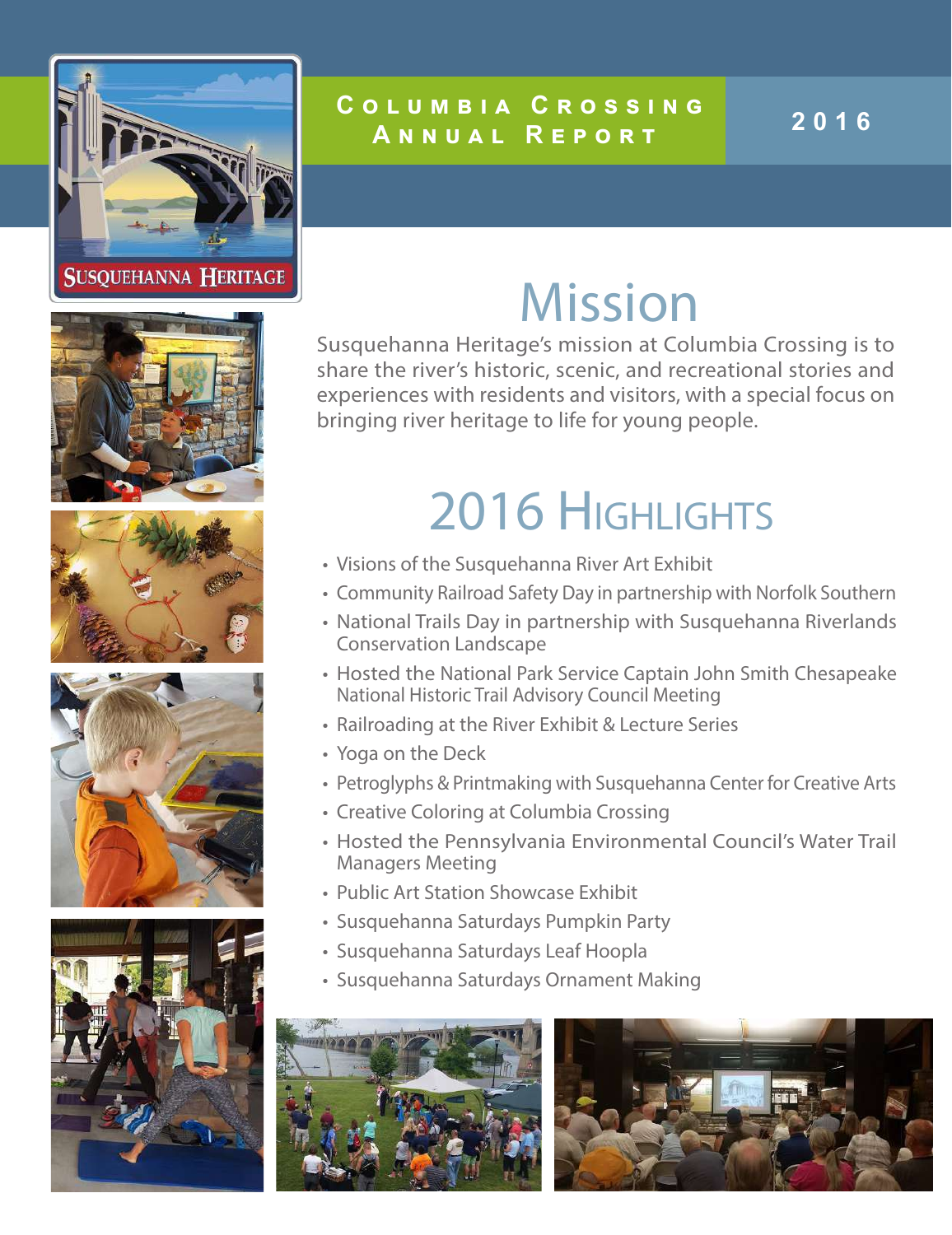## **VISITATION**

Visitation to Columbia Crossing was greatly increased by the completion of the southern portion of the Northwest Lancaster County River Trail as well as engaging programs, events, and exhibits presented by Susquehanna Heritage. Regional Visitors al/Foreign Visitors

In 2016, the most popular reason to visit Columbia Crossing was curiosity. Many local and regional visitors had heard of us through the newspaper, television, or driving by, and wanted to learn more. As a new facility opened and promoted to the public, the center had a great opportunity to share our story. Recounting the hard work and funding that made the center possible was a popular story at our front desk, along with our vision and goals under Susquehanna Heritage's management.

We also were greeted with trail users. The new connection to the NW River Trail spurred many people to begin their outdoor adventure at Columbia Crossing. Helping visitors find, use, and enjoy the trail also became a major talking point. Local and regional residents applauded the trail and its plans for expansion.

Visitation is defined as an individual that enters the building and is greeted by our front desk. Those individuals who visit the restroom via outdoor entrances or who park and go directly to the park, trail, or water access points are not counted. All those that visit after operating hours are also not counted. This means that the number of the visitors tracked will always be lower than the total number of persons benefiting from and enjoying the center.



#### BY THE NUMBERS

Susquehana Heritage greatly exceeded our expected visitation in 2016. Last year, the center was visited by 5,800 people. We had that many visitors by the end of May! Our total 2016 visitation was 22,350 people. Let's explore more information about these visitors.

State/N

atio n

#### WHO ARE THEY

Columbia Crossing had a diverse mix of visitors including rugged outdoor enthusiats, casual bicyclists, families, history buffs, and active seniors. Because we offer a variety of experiences there is a variety of visitor types. Regular conversations with our visitors helps us to gauge the needs and wants of our different visitor groups and develop proper exhibits and programs.

#### WHERE ARE THEY FROM

Susquehanna Heritage tracked visitors' home zip code through a guest log at our front desk. Almost 800 zip codes were collected and analyzed to help us understand how to best serve the visitors.

We define a local visitor as an individual that lives within 10 miles of the center. A regional visitor lives between 10 and 25 miles of the center. Finally, a state/ national/foreign visitor comes from beyond 25 miles to visit the center.

#### WHEN DO THEY VISIT

**41%**

Local Visitors

**32%**

Susquehanna Heritage, with the support of Susquehanna Valley Chamber of Commerce Marketing Intern Ben Burner, tracked the most popular times of visitation. Our results show that our busiest day of the week is Sunday. Whether it is during our in-season, extended hours or our shorter, off-season hours, Sunday trumps all other days of the week. Our slowest day is Tuesday. We are only open on Tuesdays during the in-season. This trend will likely continue as people will assume we are closed.

Our busiest in-season month was July, when visitation totaled over 3,700. June was a close second with 3,500 visitors. Visitation is most affected by weather. The extremely hot August this year lowered that month's visitation considerably. However, a warm fall kept visitation high through September and October. Winter visitation is sought through programs and facility rentals. However, construction has restricted programming this winter.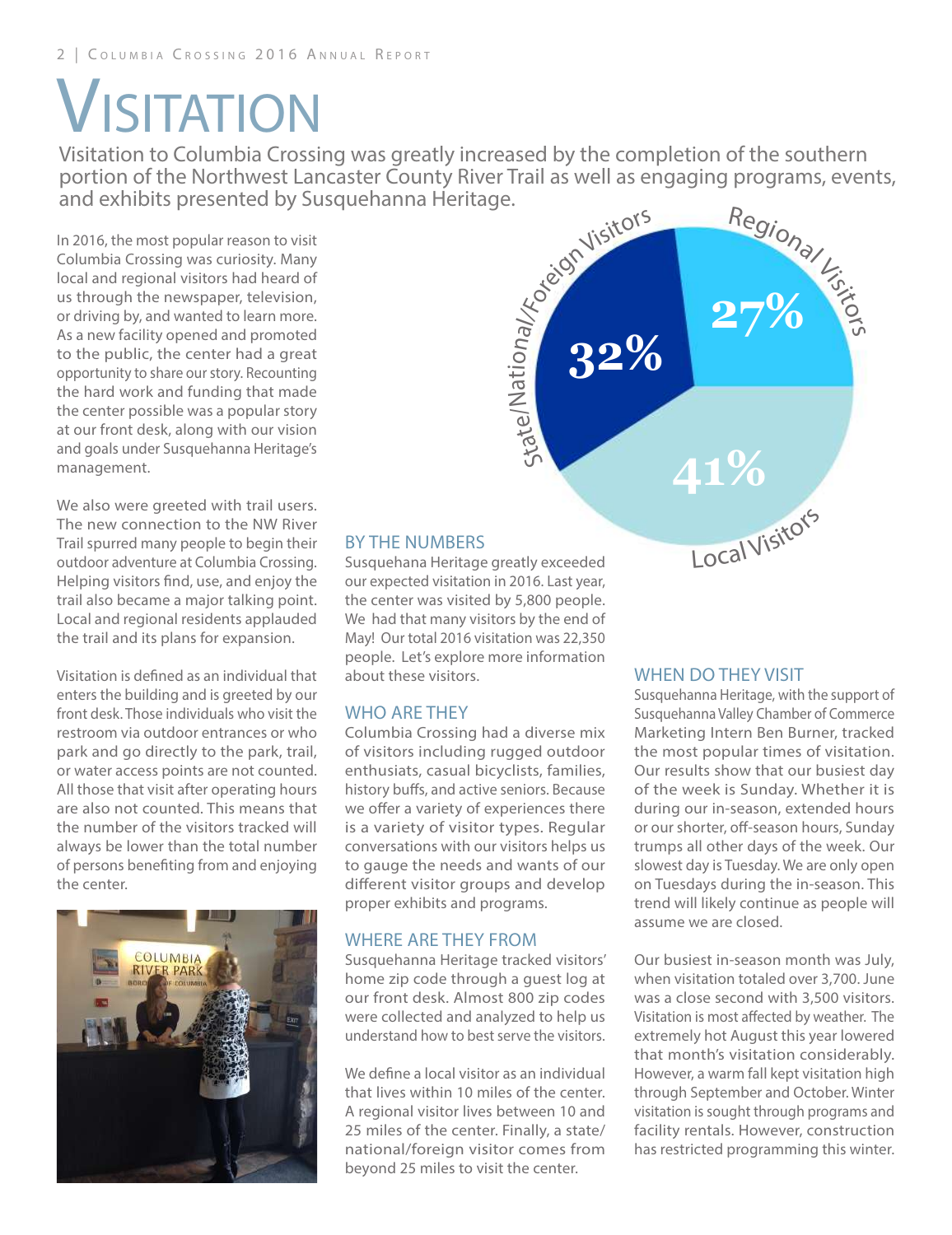## Program Development

A major part of Susquehanna Heritage's mission at Columbia Crossing is to offer a variety of programs and events related to a broad spectrum of river related themes.

Program development at Columbia Crossing focuses on engaging young people in our local history and our river. In August of 2016, Susquehanna Heritage hired Allison Aubrey as the Part-time Program Coordinator for Columbia Crossing. Allison's previous experience working in science centers and museums as an educator prepared her for the position. Allison coordinated a number of programs throughout the fall while continually building a long-term program strategy. Susquehanna Heritage chose to develop two major types of programming in the future: Core Programs and Event Programs.

Core programs - a developed set of activities that can be offered at any time per request; focus on nature, environment, river, and heritage. This includes programs for birthday parties, Boy Scout and Girl Scout groups, and school field trips. Susquehanna Heritage staff has recently connected with local Boy Scout and Girl Scout groups as well as local public and parochial schools to begin development of these programs.

Event Programs - programs offered on a regular basis to the general public. These event programs are great for building a community at Columbia Crossing. They vary in subject and style to attract different audiences and increase interest.

Event programs being developed and implemented in 2017 include a monthly early childhood story time, trail 101 programs like fishing, birding, biking, etc., and a heritage lecture series. The wide variety of programs in 2016 have helped us to plan for programming in 2017.

#### *New ways of presenting our cultural and natural heritage are essential to attracting and engaging visitors.*

Our programming brought in about two thousand visitors, or about ten percent of our total visitation. We hope to increase that number in 2017 by engaging new partnerships with local businesses and organizations.

*Revolving exhibits allow us to explore a wide variety of topics that engage new audiences*

# **E**xHIBITS

Susquehanna Heritage launched Columbia Crossing in 2016 with our Susquehanna River Art Collection. Normally displayed at the Zimmerman Center for Heritage, part of this one-of-a-kind collection was displayed at Columbia Crossing through May. This first exhibit invited visitors to think of Columbia Crossing as a great place to view local art and explore the beauty and inspiration of the river.

In May, as the art exhibit was preparing to return to the Zimmerman Center, Columbia Crossing Manager Hope Byers designed an exhibit related to Columbia's vast rail history. Our successful launch of Tracks to Trails: The Expansion, Decline, and Rebirth of Columbia's Rail Lines displayed Susquehanna Heritage's ability to quickly and efficiently create captivating content. We worked with local citizens, the Columbia Historic Preservation Society, and LancasterHistory.org to acquire

images and resources to tell the story of Columbia's rail industry.

In mid-summer, Susquehanna Heritage worked with locals Roche and Fran Fitzgerald to install a Public Art Station on the riverfront deck. The station displayed art created on site by visitors. Watercolors and paper were provided and maintained. The popularity of the station inspired us to display the public art in a formal exhibit. Over 200 pieces of the public art are currently displayed in the exhibit hall of Columbia Crossing. The exhibit will remain through January.

Exhibits planned for 2017 include nature photography from Susquehanna Greenway and the Audubon Society as well as a heritage exhibit exploring how our community has crossed the Susquehanna throughout our history.